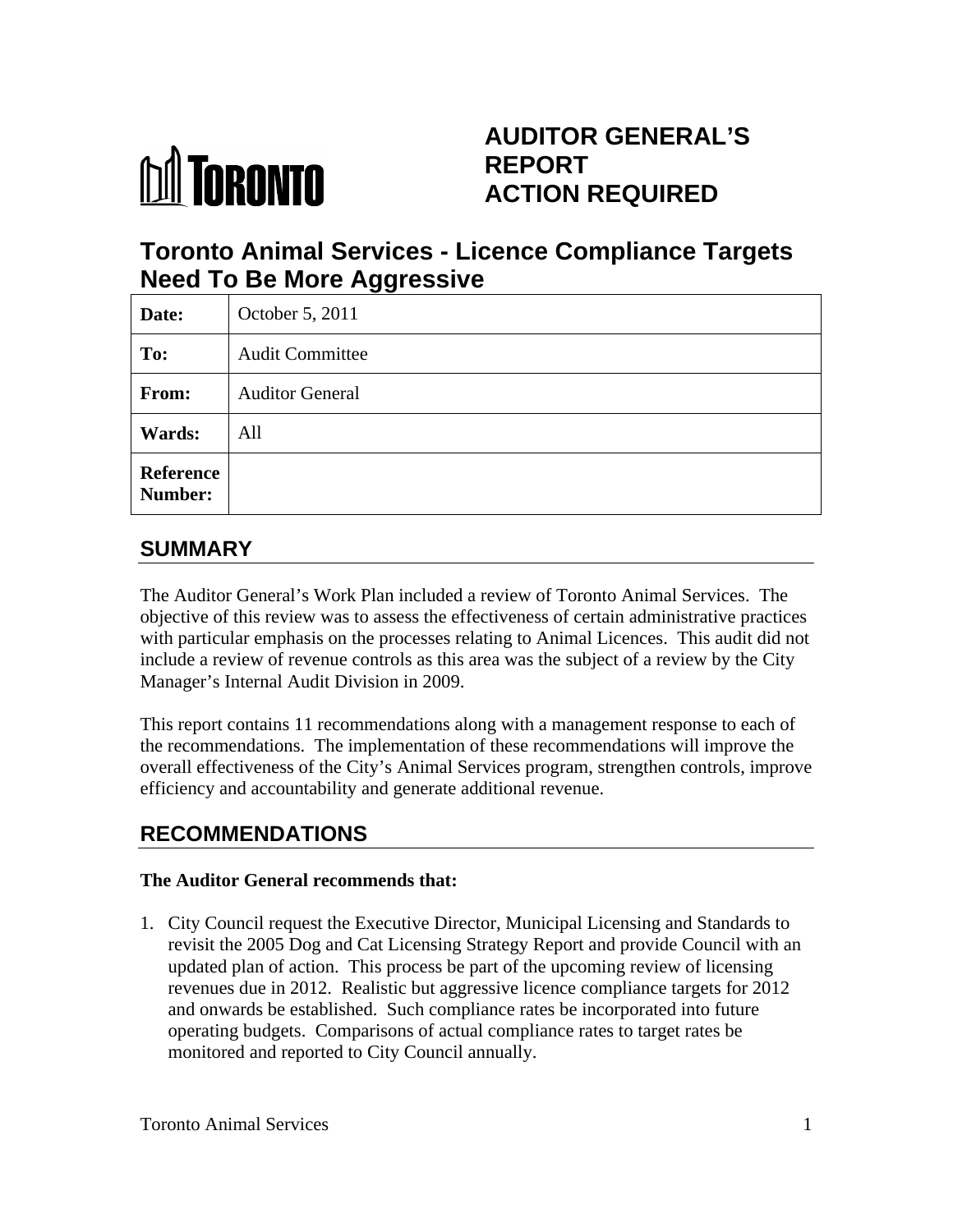- 2. City Council request the Executive Director, Municipal Licensing and Standards review best practices particularly the practices currently used by the City of Calgary in order to evaluate the options available to increase the rate of compliance for dog and cat licensing. Such a review consider the possibility of introducing a rewards incentive program in order to encourage compliance.
- 3. City Council request the Executive Director, Municipal Licensing and Standards to review options to expand animal licence sales City-wide including developing partnerships with the Toronto Humane Society, veterinary clinics and pet supply stores. These options be incorporated into the upcoming 2012 report on licensing revenues being prepared by the Executive Director of Municipal Licensing and Standards. Further, formal agreements with those partners participating in the animal licence program should be developed.
- 4. City Council request the Executive Director, Municipal Licensing and Standards formalize a plan to expand Toronto Animal Services' ability to provide animal adoption services by increasing the number of partnerships with veterinary clinics and pet supply stores.
- 5. City Council request the Executive Director, Municipal Licensing and Standards develop additional performance measures in Toronto Animal Services and periodically report to the Licensing and Standards Committee on performance using measures established.
- 6. City Council request the Executive Director, Municipal Licensing and Standards ensure compliance with the Field Services Policy requiring consistent, complete and accurate information entered into activity logs and provide evidence of supervisory review.

Further, City Council request the Executive Director Municipal Licensing and Standards in consultation with the Chief Information Officer expedite the implementation of the Animal Services Electronic Communications Capital Project by the end of 2012.

- 7. City Council request the Executive Director, Municipal Licensing and Standards, and the Director of 311 Toronto to expedite the expansion of 311 services to Toronto Animal Services. Once integrated, the current staffing resource requirements at the Toronto Animal Services Call Centre be evaluated.
- 8. City Council request the Executive Director, Municipal Licensing and Standards ensure staff complete the controlled substance registry in accordance with the Ontario Veterinarians Act and Toronto Animal Services policy. Controlled substances should be stored in a secure location. The Executive Director, Municipal Licensing and Standards review the need to replace current manual registry system with an automated system.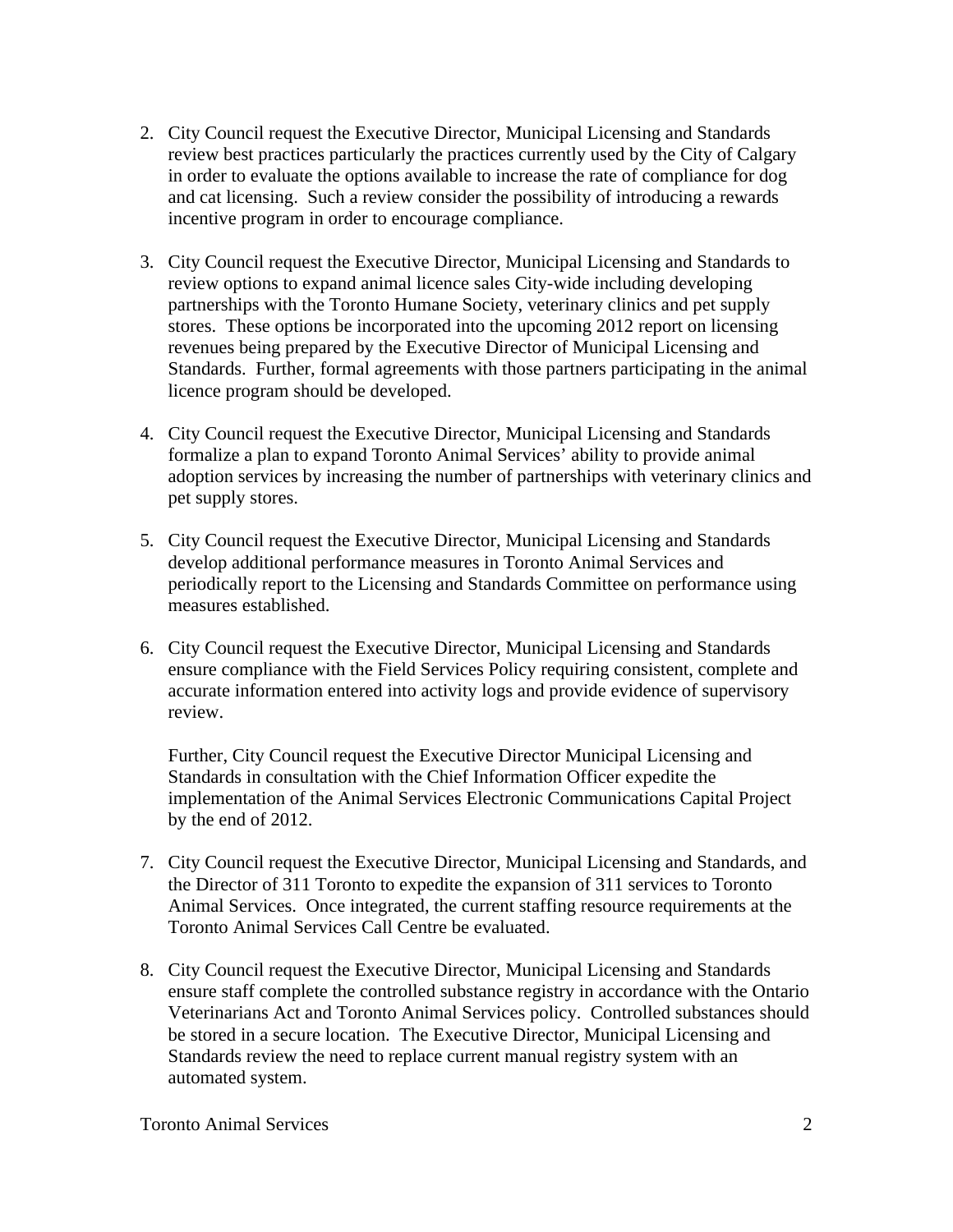- 9. City Council request the Executive Director, Municipal Licensing and Standards review the current practice of each shelter having staff pick up dead animals and review the possibility of assigning designated staff and vehicles to pick up and transfer dead animals City-wide.
- 10. City Council request the Executive Director, Municipal Licensing and Standards to evaluate whether or not a change in shift schedules would reduce overtime. Supervisors should regularly monitor and authorize overtime and standby reports.
- 11. City Council request the City Manager ensure that audit recommendations made as a result of work conducted by the Internal Audit Division are implemented on a timely basis. Follow up audits should be conducted annually in order to verify that recommendations have been implemented. Results be reported to the City Manager. Further, as part of the follow up the Internal Audit Division should review the controls relating to donation revenue.

#### **Financial Impact**

The implementation of recommendations in this report will improve the delivery of services at Toronto Animal Services. More aggressive licence compliance targets has the potential to increase revenue by \$1.3 million.

#### **COMMENTS**

The Auditor General's report entitled "Toronto Animal Services – Licence Compliance Targets Need To Be More Aggressive", contains eleven recommendations and is attached as Appendix 1. Management's response to each of the recommendations contained in this report is attached as Appendix 2.

#### **CONTACT**

Alan Ash, Director, Auditor General's Office Tel: 416-392-8476, Fax: 416-392-3754, E-mail: aash@toronto.ca

Akrivi Nicolaou, Audit Manager Tel: 416-392-0057, Fax: 416-392-3754, E-mail: anicola@toronto.ca

#### **SIGNATURE**

Jeff Griffiths, Auditor General 10-ASD-01

 $\overline{\phantom{a}}$  , we can assume that the contract of  $\overline{\phantom{a}}$  , we can assume that the contract of  $\overline{\phantom{a}}$